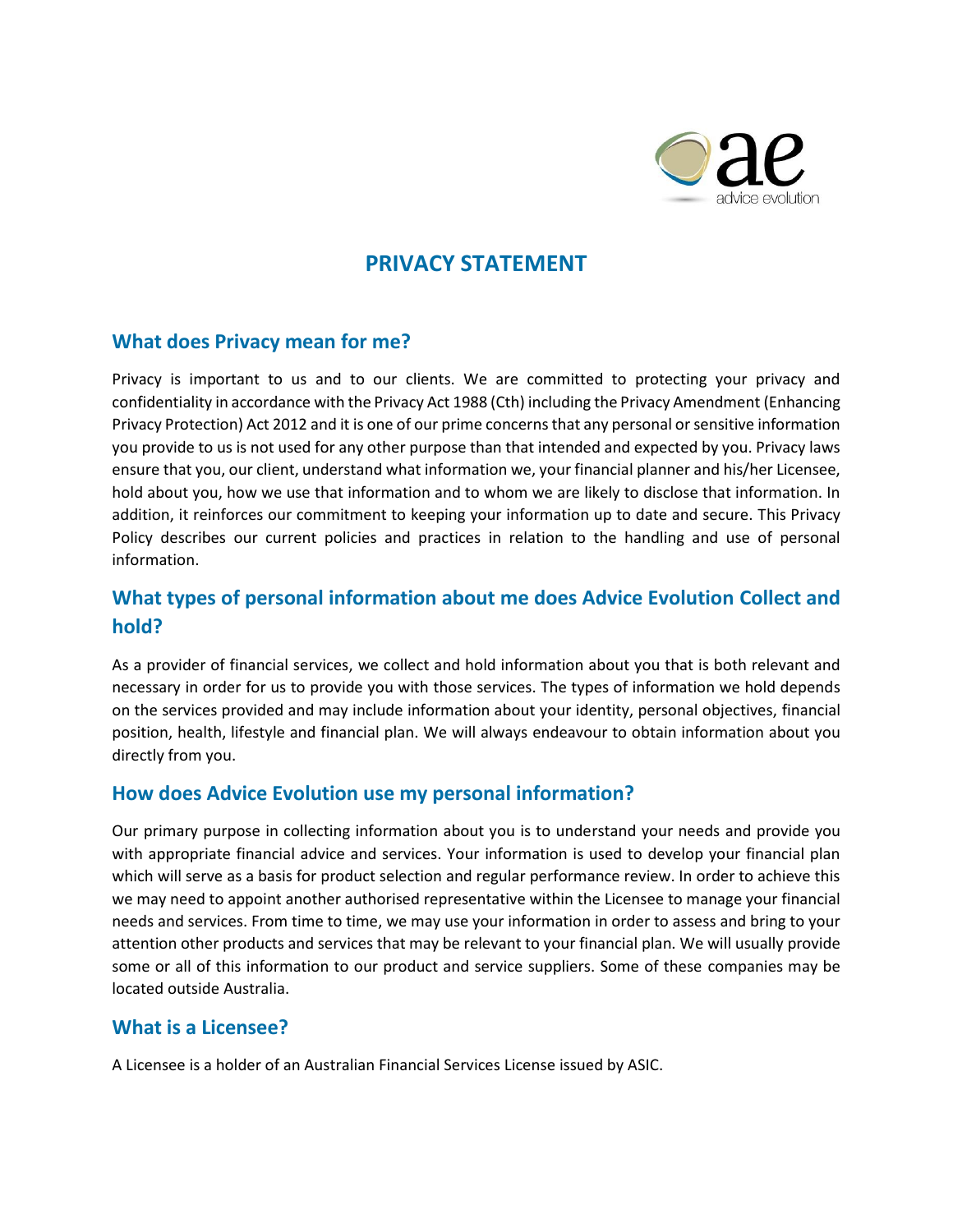### **Who does Advice Evolution disclose my personal information to?**

Your information is only disclosed to other parties as are necessary for us to provide our services to you. Other parties may include fund managers, life companies, other Licensees and related parties who provide services to us. In certain situations, some of the parties that we share information with may be located in, or have operations in, other countries. This means that your information might end up stored or accessed in overseas countries, including countries within the European Union, New Zealand, and The Philippines. When we send your personal information to overseas recipients, we make sure appropriate data handling and security arrangements are in place. In all such cases, we commit to making reasonable enquiries to ensure that these organisations comply with their local privacy legislation where such legislation is comparable to the Australian legislation and to comply with the key components of Australian Privacy legislation in cases where their local legislation is considered inadequate or nonexistent. In addition, we will disclose your information where we are required to by law.

## **How do I get access to the personal information Advice Evolution holds about me?**

You may request access to the information we hold about you by contacting your financial planner or Advice Evolution directly. Upon receipt of your request, we will endeavour to service your request as fully and as quickly as possible. In some circumstances access to your information or parts thereof may not be possible. If this is the case, we will inform you as to why and, where practicable, make alternative arrangements. Depending on the requirements, a fee may be charged to service requests.

#### **How do I make a complaint?**

You may make a complaint at any time by contacting your financial planner who will seek to resolve it within 3 working days. If this is not possible, you will be referred to the financial planner's Licensee. If you are not satisfied with the Licensee response to your complaint, you may contact:

Director of Compliance

Office of the Federal Privacy Commissioner

GPO Box 5218 SYDNEY NSW 1042

Please be guided that starting on or after **1 November 2018**, complaints should be lodged to the Australian Financial Complaints Authority, or AFCA.

AFCA provides fair and independent financial services complaint resolution that is free to consumers.

Website: [www.afca.org.au](https://www.afca.org.au/) Email: [info@afca.org.au](mailto:info@afca.org.au) Telephone: 1800 931 678 (free call) In writing to: Australian Financial Complaints Authority, GPO Box 3, Melbourne VIC 3001